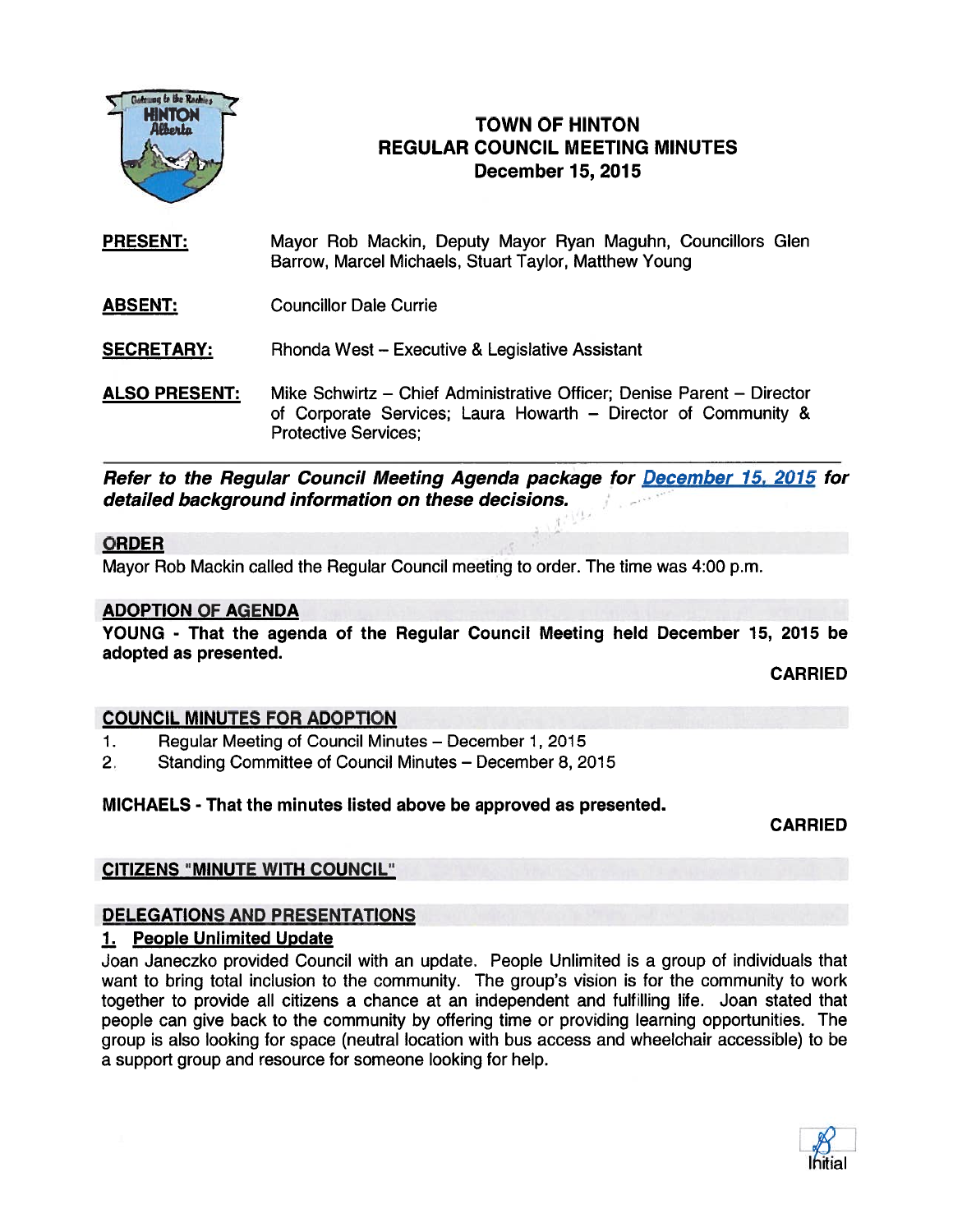# 2. Beaver Boardwalk Proposals / Parking

Rick Jahraus spoke to Council with respec<sup>t</sup> to parking at the Beaver Boardwalk. He wanted to draw Council's attention regarding some safety issues regarding parking in the area. Mr. Jahraus would like to see: 1) better signage for parking on Collinge by Carriage Lane condos and Reimer Drive and 2) sidewalks pu<sup>t</sup> in on Sutherland Avenue. He requested <sup>a</sup> "resident only parking" sign for the one spo<sup>t</sup> adjacent to his garden (similar to the ones by the consortium). CAO Mike Schwirtz indicated he would look into the possibility of <sup>a</sup> resident only sign.

## ACTION ITEMS

1. Hinton's 60<sup>th</sup> Anniversary Celebration YOUNG - That 60<sup>th</sup> Anniversary Celebration activities A-E be advanced with \$15,000 allocated from the 2015 Council Contingency Fund and the remaining \$15,000 to be requested through the 2016 budget.

CARRIED

# 2. Results of 2015 Participatory Budget

TAYLOR — Direct administration to bring the topic of the participatory budget forward for discussion at <sup>a</sup> Standing Committee meeting by March, 2016.

CARRIED

## 3. 2016 Interim Budget

MAGUHN - That Council adopt <sup>a</sup> 2016 interim operating budget based on the 2015 budget estimate of \$30,923,930 until the final 2016 operating budget is adopted.

CARRIED

## INFORMATION ITEMS

1. Council Information Package #1 and #2 for December 15, 2015

MICHAELS - That Council Information Packages #1 and # 2 for December 15, 2015 be accepted for information.

CARRIED

# REPORTS FROM MAYOR, COUNCIL, CHIEF ADMINISTRATIVE OFFICER

### 1. Council Reporting (Training/Conferences/CEAC, Listening Teams, All Other Committees)

Councillors reported on the various committees, meetings and activities they attended since the last Regular Council meeting and what they plan on attending in the coming weeks.

## 2. Chief Administrative Officer Report

Chief Administrative Officer Mike Schwirtz provided an update on administrative matters.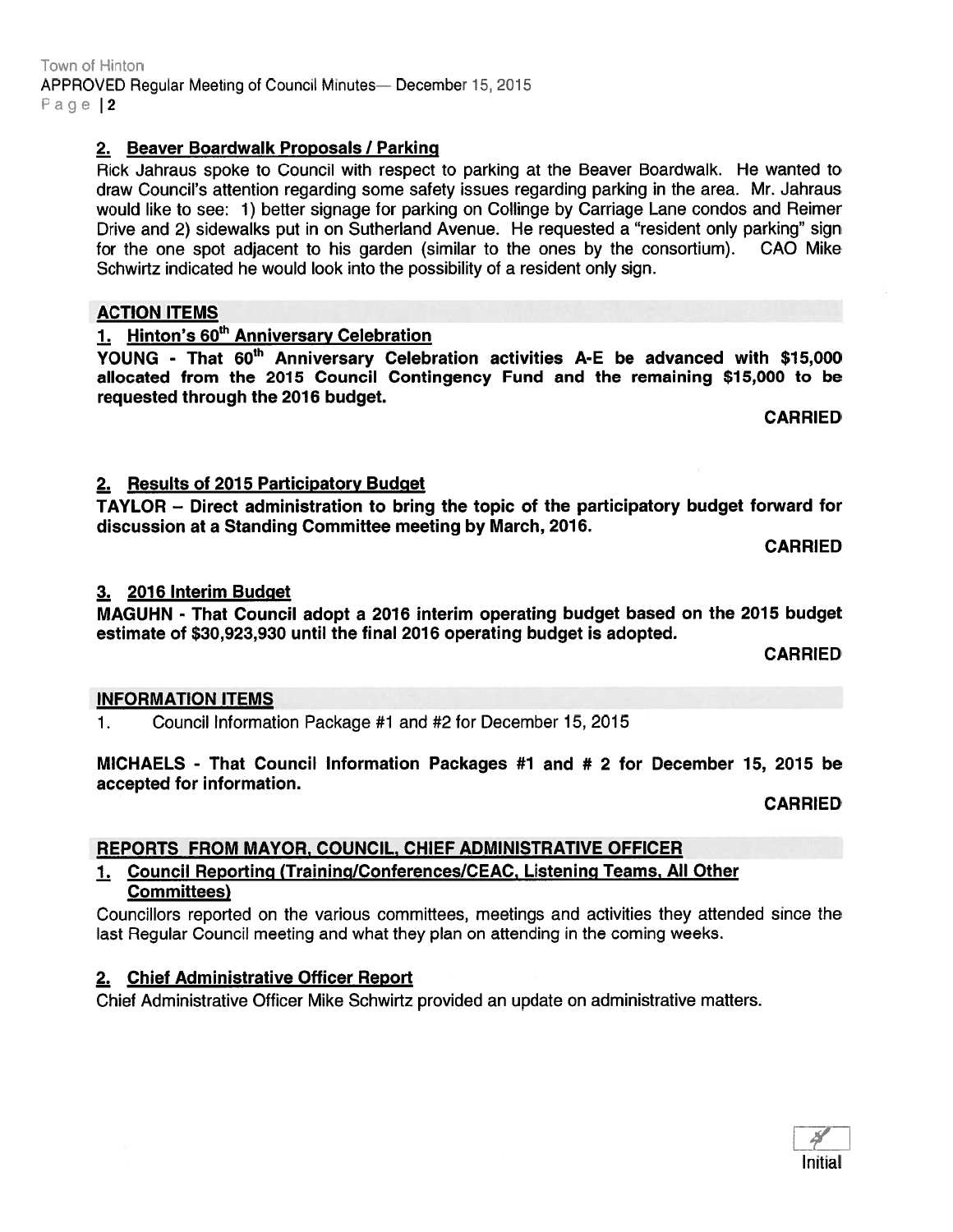Town of Hinton APPROVED Regular Meeting of Council Minutes- December 15, 2015 Page | 3

### ADJOURNMENT

YOUNG - That the Regular Meeting of Council adjourn.

The time was 5:13 p.m.

**CARRIED** 7 II

Mayor

Director of Corporate Services